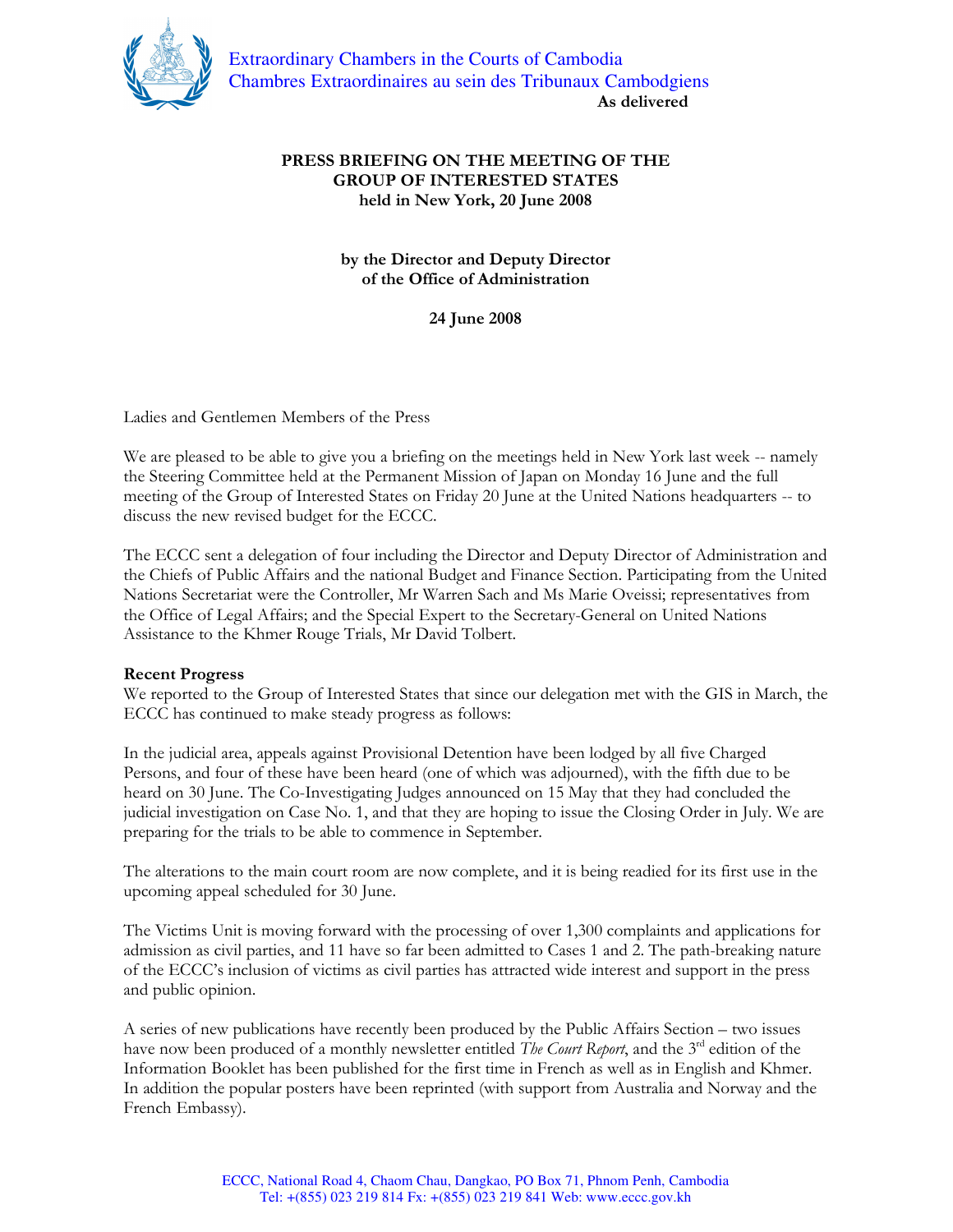I would draw your attention to an item in the June issue of *The Court Report* in which a recent survey conducted by the International Republican Institute (IRI) of 2,000 Cambodians relating to their perceptions on a wide range of issues is reported. We are pleased to see that the public continue to give strong support for the idea of trials for top Khmer Rouge leaders – this figure now stands at 89%. And of particular importance for us is that for the first time an in depth sounding has been made of public awareness of the ECCC – the figure of 71% awareness is most encouraging, reflecting the positive outreach work done by the ECCC itself as well as the NGO community and the press.

This reminds us that one of the principal reasons for establishing the hybrid model we are following in Cambodia was to hold the trials in a context that is close to the people, offering them the opportunity to visit the court, sit in the public gallery which holds 500 people, and watch the process broadcast live on radio and television throughout the country. It is in such a way that we can achieve the transitional justice objectives of the court.

## Budget needs

.

It is in this context of positive progress on the ground that we went to New York to meet the Group of Interested States to discuss our financial needs and to present the overall revised budget following the review undertaken over the past few months. Let me highlight some of the key features and changes when compared to the draft revised budget presented to the GIS in January 2008.

Following the actual experience of the ECCC and lessons from other courts (especially the Court of Bosnia and Herzegovina), we have made projections, taking into particular account the additional activities required by the ECCC Internal Rules and other decisions made by the judicial officers during plenary session; and recommendations made by various court experts regarding the ECCC's readiness.

The revised budget is presented in three different parts:

- Part I: Court Operations until December 2009;
- Part II-A: In the event of possible continuation of Case 2, Court Operations are supported up to October 2010; and
- Part II-B: In the event of a possible  $2<sup>nd</sup>$  Introductory Submission by the OCP, Court Operations are supported up to December 2010

At the present time we are actively seeking funds for Part I: To December 2009. I would refer you to the table "Status of Budget Requirements and Contributions 2005-2009" which gives a precise indication of the original budget, contributions to date, and the present requirements for funding for Part I.

We are pleased to be able to inform you that some pledges have already been received for which we express our profound thanks. The Government of Japan has announced almost \$3 million towards the Cambodian share of the budget. This indicates the continuing strong support from Japan for the process. The Royal Government of Cambodia has agreed to contribute a further \$992,622, or some 10% of the required funding, for the Cambodian component. This is in addition to its continuing commitment for extra-budgetary support.